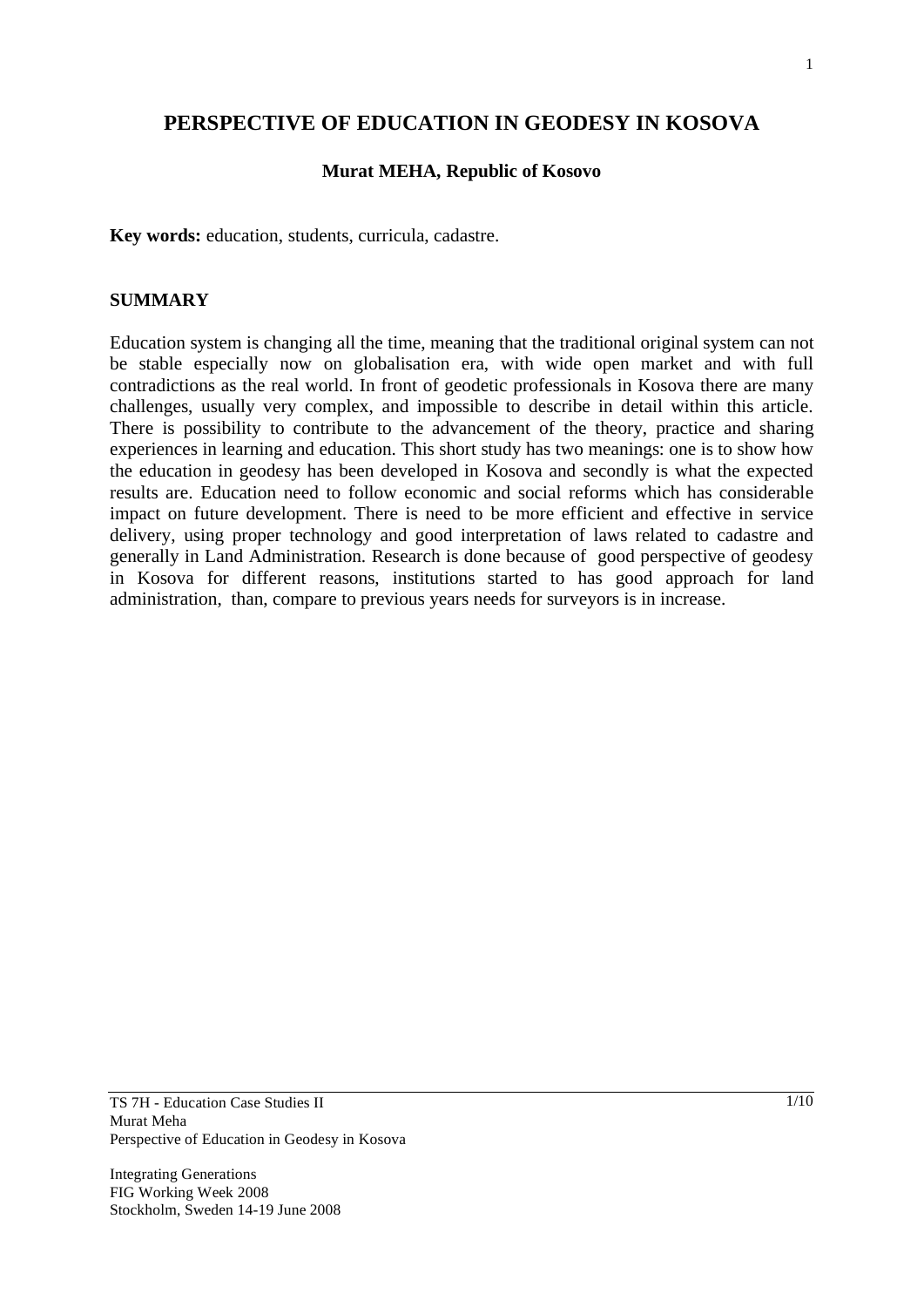# **PËRSPEKTIVA E SHKOLLIMIT NË GJEODEZI NË KOSOVË**

## **Murat MEHA, Republika e Kosovës**

**Fjalët kryesore:** shkollimi, studentet, kurrikulat, kadastri.

## **PËRMBLEDHJE**

Sistemi i arsimimit është gjithnjë në ngritje, qe nënkupton se sistemi tradicional i shkollimit nuk mund të jete stabil, e posaçërisht tani kure e kemi periudhën e globalizimit dhe me treg të hapur dhe me shume kontradikta si është edhe vete bota. Në balle të gjeodetëve janë shumë sfida me mjaft kompleksitet, qe është e pamundur të përshkruhen në detaje në këtë artikull. Këtu është mundësia e kontributit në ngritjen teorike, praktike dhe fitimin e eksperiencës se nevojshme gjatë shkollimit. Ky studim i shkurtër i ka dy qëllime: i pari është për të paraqitur si është zhvilluar shkollimi në gjeodezi në të kaluarën në Kosovë dhe e dyta cilat janë rezultatet e pritshme. Shkollimi si zakonisht duhet ti përcjell reformat ekonomike dhe sociale të cilat kanë ndikim të konsiderueshëm në zhvillimet e mëtejme. Është e nevojshme qe të kemi një efektivitet me të lartë shenjen e shërbimeve, duke përdorur teknologji të përshtatshme, interpretim të mire të ligjeve lidhur me kadastrën dhe në përgjithësi me administrimin e tokave. Hulumtimi në këtë fushe është bere nga se perspektiva e gjeodezisë është e mire për arsye të ndryshme, institucionet kanë filluar të kenë qasje të mirë ndaj administrimit të tokave, pastaj krahasuar me vitet paraprake nevojat për gjeodetet janë në rritje.

Integrating Generations FIG Working Week 2008 Stockholm, Sweden 14-19 June 2008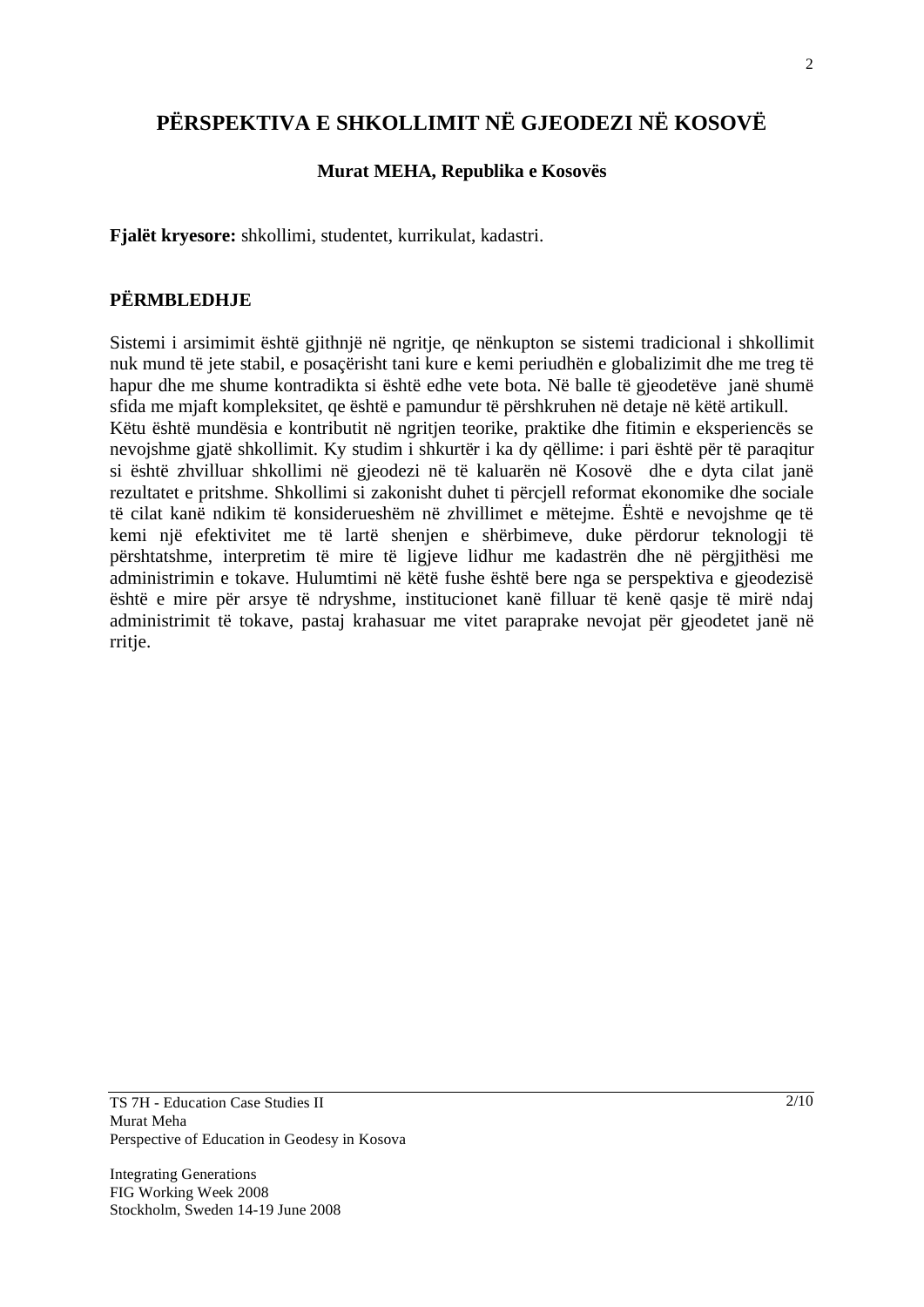## **Perspective of Education in Geodesy in Kosova**

## **Murat MEHA, Republic of Kosovo**

**Key words:** education, students, curricula, cadastre, Kosova.

#### **1. INTRODUCTION**

Education in Geodesy, Cadastre and Geomatics develop possibility of a good guidance on presentation of ownership, human activities and historic, cultural and scientific development of the nation. Instead of education in geodetic and mapping fields based on historic aspects and geographical position of Kosovo in Europe, geodetic works and mapping presentation were also done by different international institutes. Just in 2003 a decision was taken by the relevant factors to establish a department of Geodesy within the Faculty of Construction and Architecture. It will be interesting to show the development course of geodesy and mapping in Kosova in centuries. In this case there are at least three periods of development of Geodesy and mapping in Kosova as shown below:

- *Period under Ottoman Empire to 1912 ;*
- *Period from 1912 to 1999;*
- *Period after 1999;*

There is possible to treat curricula only in third development period of geodesy and mapping in Kosova. Therefore, research is directed on new curricula on geodesy and geoinformatics.

#### **1.1. Period under Ottoman Emperies to 1912**

The Balkan area along with the Albanian territory have been under Ottoman Empire until 1912. Land register on taxation needs was done by experts of Ottoman Empire, called *defter*. Those registers comprised property and population data of the territory. *Defters were* in two forms, the first was a general form and the second one a detailed form. Findings in archives of Turkish Republic from year 1455, as *defter* of Fushe Kosova were found regarding land evidence in Kosovo.

#### **1.2. Period from 1912 to 1999**

This period is characterised with different approaches and activities on education and development of geodesy and mapping in Kosova.

Main geodetic works as networks and mapping presentations of Kosova were mainly by European centres that were engaged at that time as: Firenze's Military Geographical Institute (FMGI), Vienna's Military Geographic Institute (VMGI), Russia's Military Geographic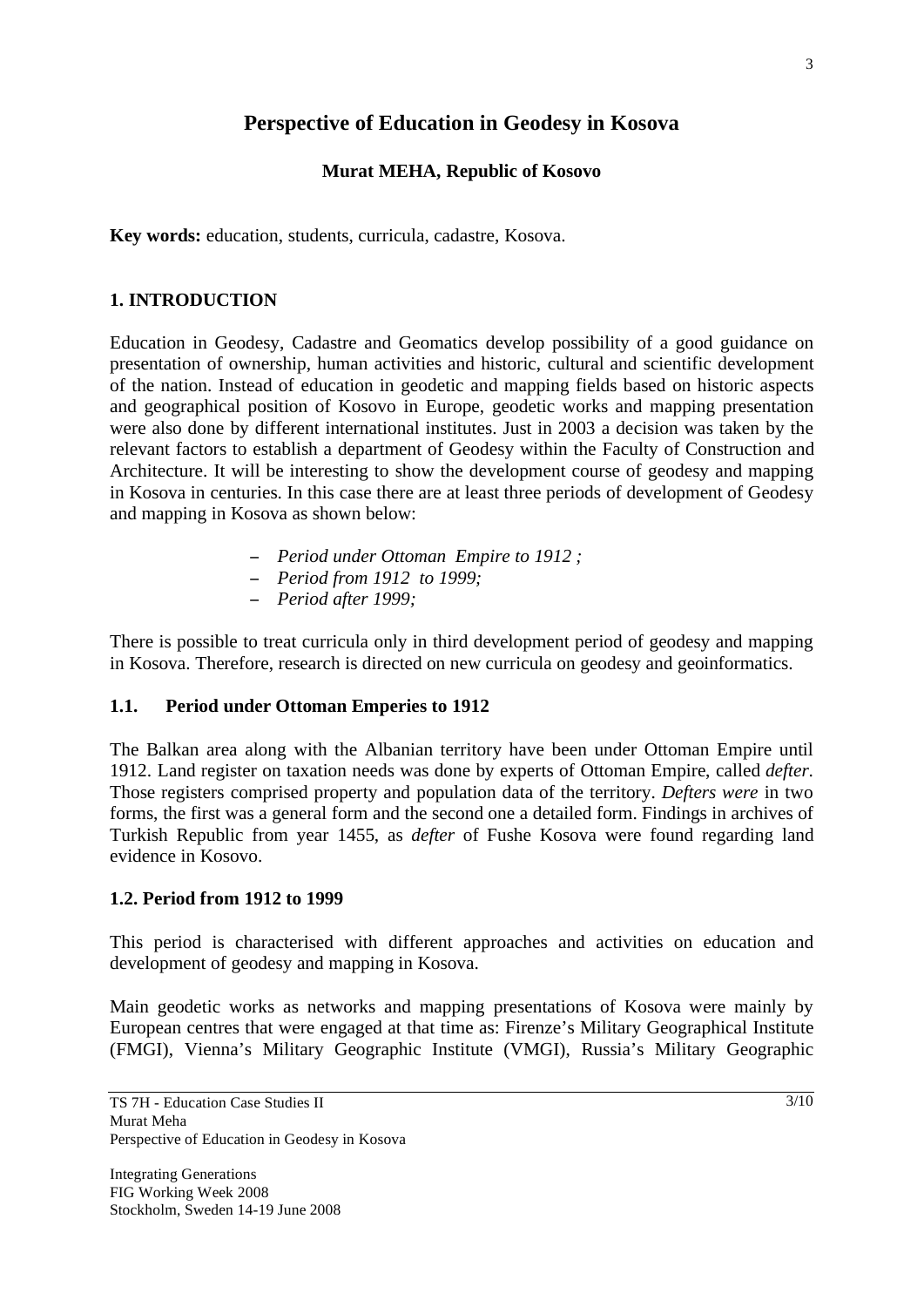Institute and Military Geographic Institute of Belgrade (VGI) (Macarol 1977, Meha, 2000. etc).

From the year 1928 until 1968 basic geodetic network has been developed and there were finished topographic surveys for the whole territory of Kosovo. Kosovo geodetic framework during that period has been a part of the geodetic network of Yugoslavia (SFR of YU). In this network triangulation points have been developed from the  $I<sup>st</sup>$  to  $4<sup>th</sup>$  order, and traverse network. Levelling network was also within geodetic basic framework that was also classified in orders. These works were presented in *Gauss-Kruger* projection according zones of meridian starting from *Greenwich meridian*. Kosovo is included in the meridian zone of 21<sup>0</sup>. In 1970s Kosova has been presented in topographical maps in the scale 1:25000, and also in cadastral maps in the biggest scales as 1:500, 1:1000, 1:2000 and 1:2500.

This period was characterised with different unconvinced registration of property which created confusion within registers and owners as indicated below.

 "This was the period of Balkan Wars and World War the First. In this period of time the Serbian & Montenegrin government did ethnic cleansing of Kosovo, by forcing Albanian to migrate to Turkey, and they settled colonies from the territories of Montenegro and Serbia instead. According to various data during the period 1918 – 1941 Kosovo was settled by 33.000 colony families, in an area of 175.000 ha of the fertile land" (Tullumi, 2002). There were various approaches of continued policies until the recent war in Kosova in 1999, Bogdanovic, 1989, Law 1945&1948.

After the year 1950 few geodesy students got started their education in different Yugoslav Universities as at the University of Belgrade, Zagreb, Sarajevo and Ljubljana. Since 1972 the first generation of graduated geodesy technicians from the secondary geodetic school in Gjakova/Kosova has been produced.

During the discriminating period of Serbian Government in Kosovo **(**1991-1999), about 90% of Albanian geodetic experts were removed from public institutions, than other geodetic instruments and cadastral documentations was destroyed in a large scale.

#### **1.3. Period after 1999**

In the beginning of this period there was a very complex situation with lack of cadastral records, geodetic instruments and lack of know-how from local experts. The first task of this period has been the collection and evidence of existing cadastral documentation in Kosovo, continuously established from the register on immovable property rights and built professional geodetic capacity for normal work in public sector.

In general, important results have been achieved between 2000-2007 years fulfilling above mentioned requirements through Cadastral Projects that were developed continuously in Kosovo Cadastral Agency as follows: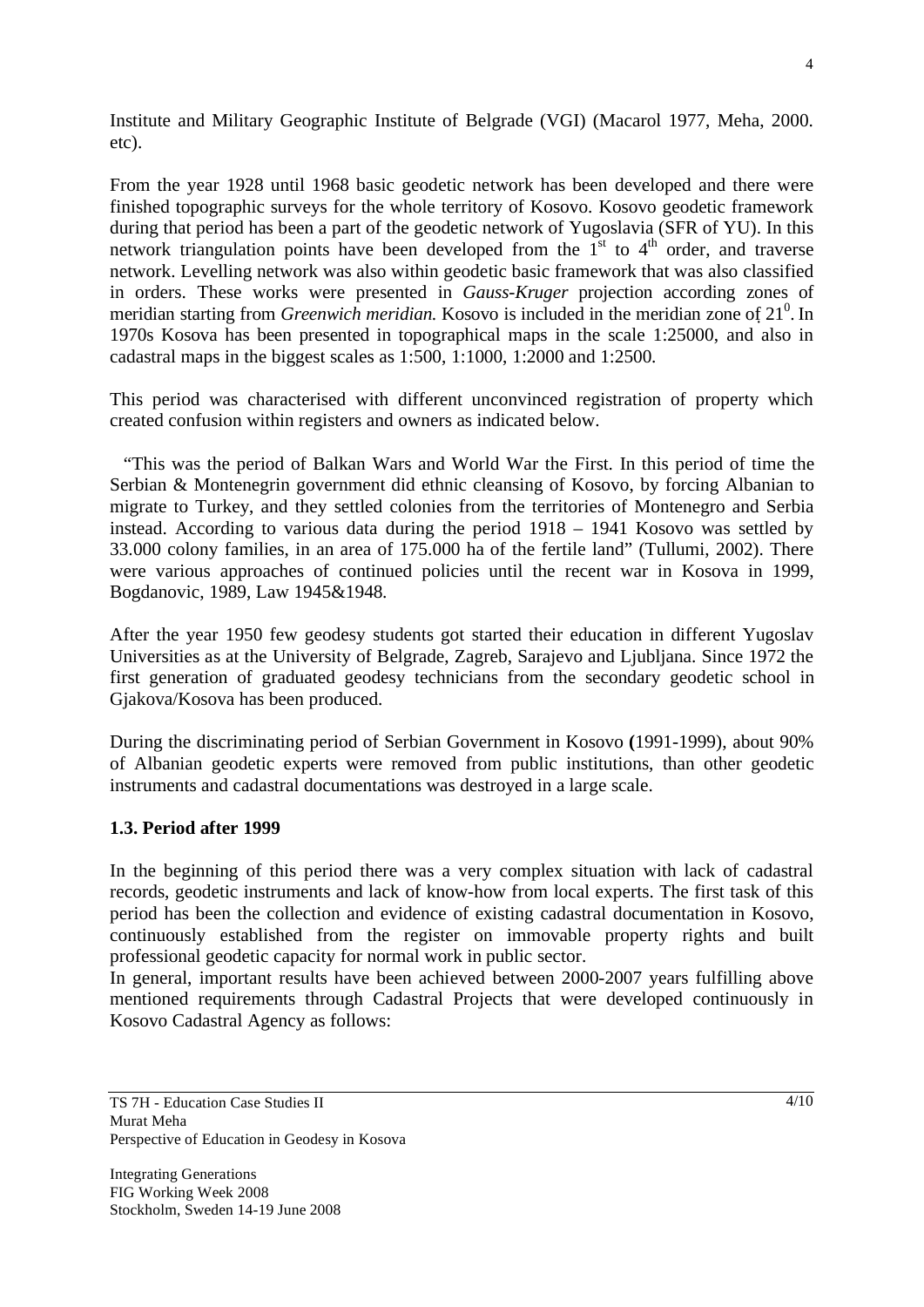- Reconsolidation of Cadastre in Kosovo (collection and analysis of existing cadastral documentation due to war consequences, building and capacity increase, equipments, trainings etc),
- Realisation of "Kosovo Cadastre Support Program I " 2001 2003, that was implemented by Switzerland, Sweden and Norway donations .
- Establishment of legal infrastructure for cadastre,
- Vectorization of cadastral maps,
- Establishment of new geodetic system KOSOVAREF01,
- Immovable Property Right Register (IPRR),
- Air photography survey for whole territory of Kosovo during 2004 year,
- Beginning of Cadastre Reconstruction with Pilot Projects and later with Projects.
- Preparations and commencement of implementation of "Kosovo Cadastre Support"
- Program II" 2005-2007, to be carried out by Government of Switzerland, Sweden, Norway and World Bank donations.

These projects have a big impact on education of geodetic professionals being on the same track with colleagues in other countries.

## **2. DEVELOPMENT OF UNIVERSITY OF PRISHTINA**

The University of Prishtina (UP) was established by the Law in 1970. University of Prishtina is public, because nowadays there are other ten (10) private universities. The University of Prishtina, is in line with Bologna Declaration (June 1999) and has had an opportunity to have recruited international staff from the EU countries and has started to implement the reform based on the principles of Bologna, Beqiri E. 2003. The new Law on Higher Education at the University of Prishtina is based on the Bologna Declaration and it is in the same line as few European Universities.

The University of Prishtina has adopted Bologna 3-5-8 (or 3+2+3) study system that are comparable degrees Bachelor-Master-PhD.

- Bachelor or basic studies last six (6) semesters or 3 to 3.5 years, 180-210 ECTS credits. Until now only this level of Geodesy studies has been established.
- Master as professional study lasts four (4) semesters or 1.5 to 2 years 90-120 ECTS credits and there can continue only students with high marks.
- Scientific Professional Studies Doctorate six (6) semesters or 3-4 years 120 ECTS credits precondition 300 ECTS from previous studies.
	- o Curricula comprise **mandatory** subjects and **elective** subjects.
	- o **Mandatory subjects** provide students with the basic knowledge in the field.
	- o **Elective subjects** aim to offer students in-depth and specialized knowledge.
	- o The standard duration of studying a subject is a semester, for more see on www.uni-pr.edu

## **3. STRUCTURE OF GEODETIC ENGINEERS AND THEIR PERSPECTIVE**

Education in geodesy in Kosova has short history less than four decades respectively first educations in geodesy have been started in 1969 as secondary school in Gjakova. Than in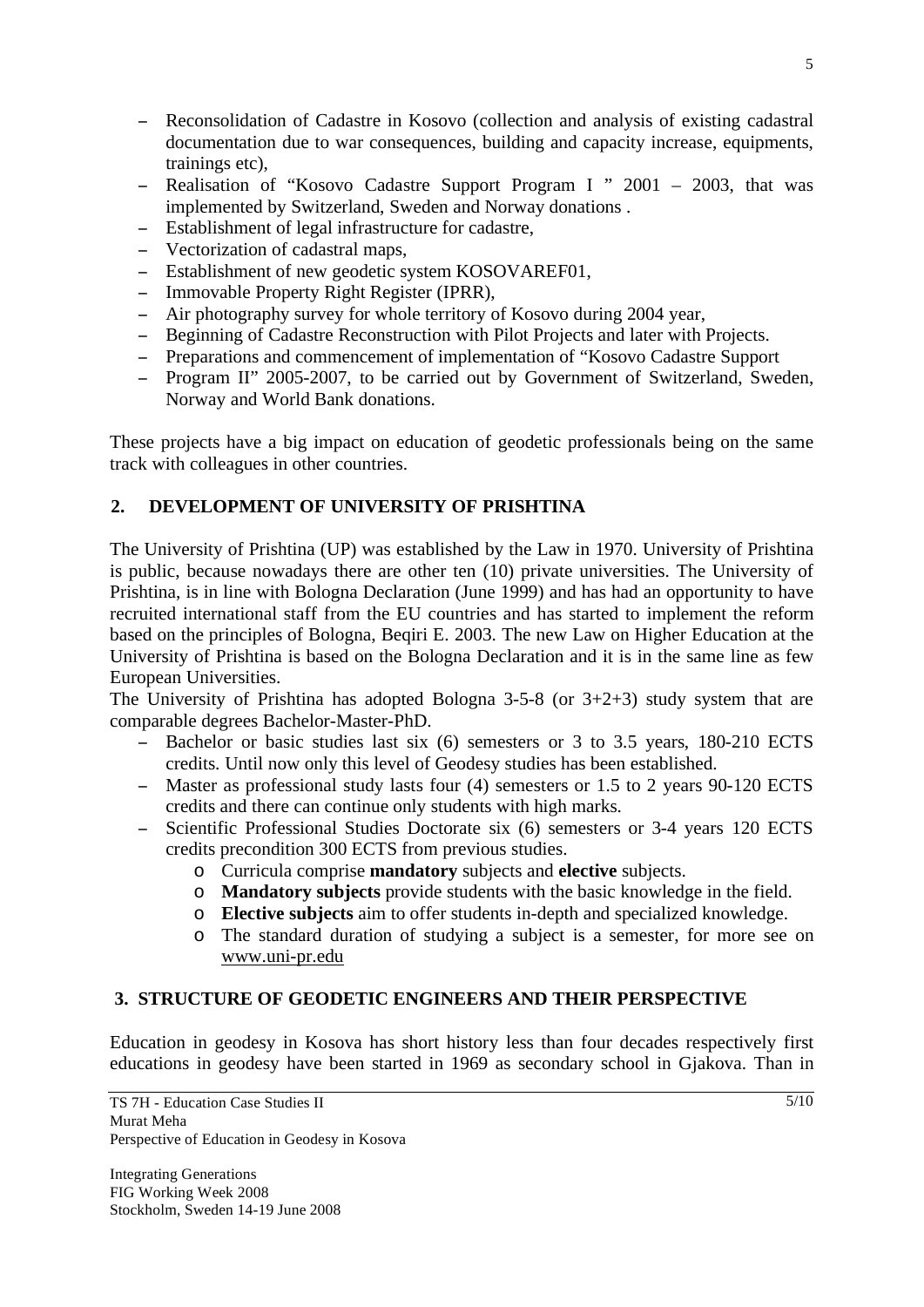1980 has been opened Geodesy in Technical school of Prishtina. After the recent war (1999) in Kosova there is a rapid increase need for surveyors and in 2003 first Department of Geodesy has been established in the Faculty of Construction and Architecture within University of Prishtina. Since than, students show high interest to study geodesy. On table 1. is shown structure of experts of Geodesy in Kosova.

| <b>Secondary</b> | $\bf No$<br>оf |
|------------------|----------------|
| school in        | schoolboys     |
| Gjakova          | 370            |
| Prishtina        | 860            |
| Gjilani          | 120            |
| Mitrovica        | 80             |
| <b>Total</b>     | 1500           |

| <b>Department</b><br>of Geodesy | <b>Students</b> |
|---------------------------------|-----------------|
| 2003/04                         | 30              |
| 2004/05                         | 30              |
| 2005/04                         | 30              |
| 2006/07                         | 30              |
| 2007/08                         | 45              |
|                                 | 165             |

The Department of Geodesy of Faculty provides diploma for bachelor graduated students on department of Geodesy. The bachelor of geodesy or specialists on geodesy has good perspective for two reasons: for the time been market is bigger than their number and second economy of Kosova is in development that has big requirements for geodetic surveyors and bachelors. They have access to be employed in different public and private sectors which deals with the problems as following:

- geodetic networks.
- land administration.
- cadastre,
- expropriation.
- land consolidation.
- irrigation,
- agriculture,
- geology,
- mining,
- metallurgy,
- environment.
- territory adjustment,
- spatial planning,
- development planning offices,
- as specialists in central and local governmental bodies etc.

Student has to pass all exams and diploma to achieve bachelor graduated. The level of responsibilities of bachelor of geodesy will be lower than graduated engineer of geodesy from previous study of geodesy. Graduate engineers of geodesy in Kosova always were required because of missing them, so thay have never had any difficulties in getting employed,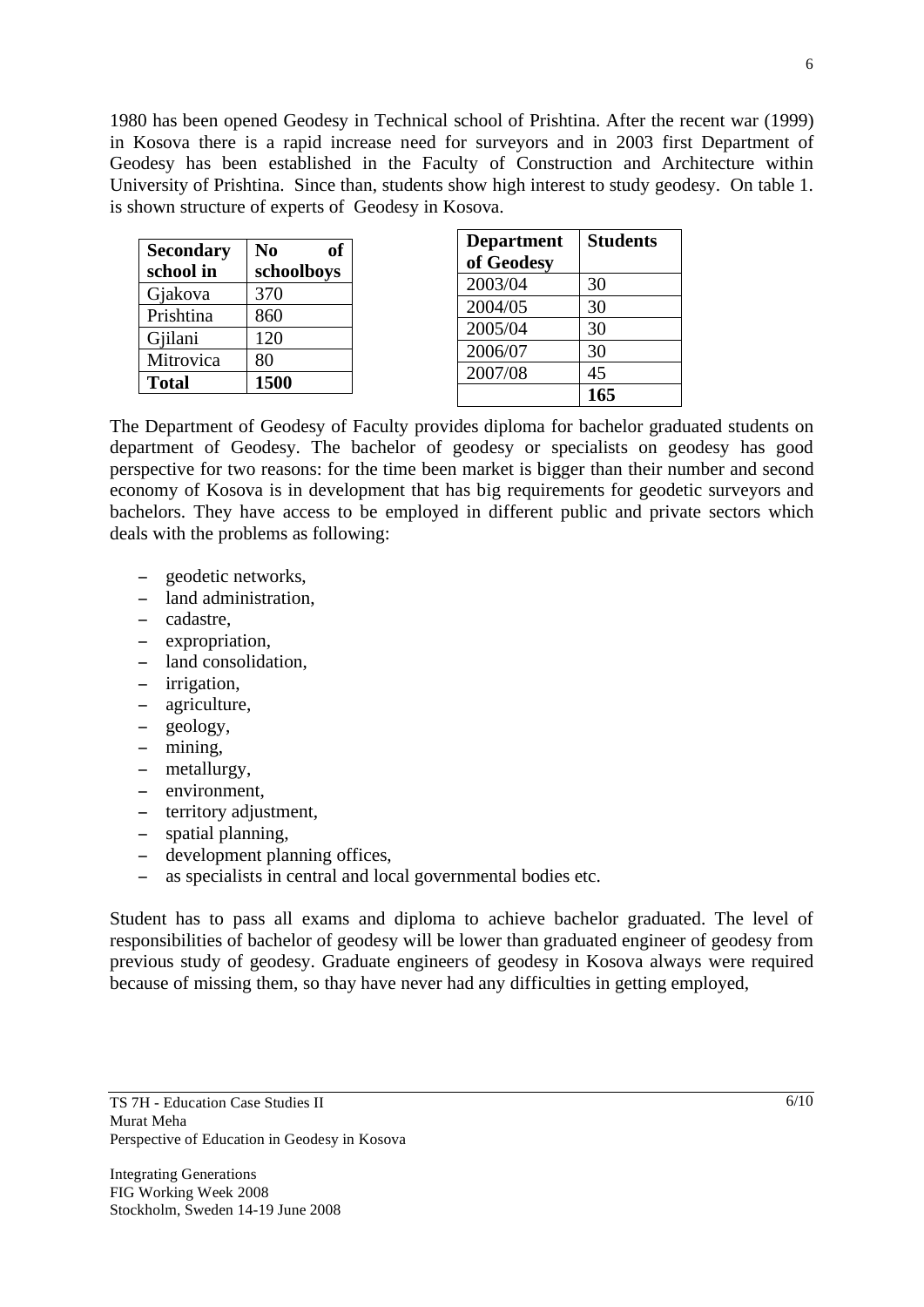#### **4. TEACHING PLAN DIDACTIC RESOURCES AND EVALUATION OF STUDENTS**

The teaching plan organized on the basis of mandatory/elective course subjects, completes gradually, from the first to the six semesters.

The knowledge on the disciplines included in the teaching plan and their absorption by the students are based on the textbooks and basic literature incorporated in the program of every subject; in the lectures, theoretic seminars, drills and exercises, practical assignments, teaching-visiting studies of professional institutions and pedagogical practices; laboratory, internet explorers (website), library of the faculty etc.

Students carry out their teaching obligations through course tasks, tests, practical-laboratory assignments, course papers and annual references. At the end of the complete cycle, the students have to take oral, written or mixed examinations on certain subjects.

 The students are made known with the different forms of their knowledge-control from the very beginning of the cycle of each subject.

## **4.1. ECTS Credit System**

The ECTS credit system has numerical values of 25 lecturers, allocated to the course units to describe the student workload. The credits thus reflect the quantity of work each course requires in relation to the total quantity of work necessary to complete a full year of academic study at the institution. ECTS takes into account the total amount of study, and not just time spent in classes. Within the ECTS, 60 credits represent an academic year, 30 credits one semester and 20 a term. The credits can only be awarded if all the necessary work has been completed (including seminars, assignments, tests, examinations etc.). Evaluation of students will be through examinations which are organized in written, orally or both, on the end of the semester, when he/she is fulfilling all predicted conditions of subject. Definition of knowledge of students should be as on table 1. below.

TS 7H - Education Case Studies II Murat Meha Perspective of Education in Geodesy in Kosova

Integrating Generations FIG Working Week 2008 Stockholm, Sweden 14-19 June 2008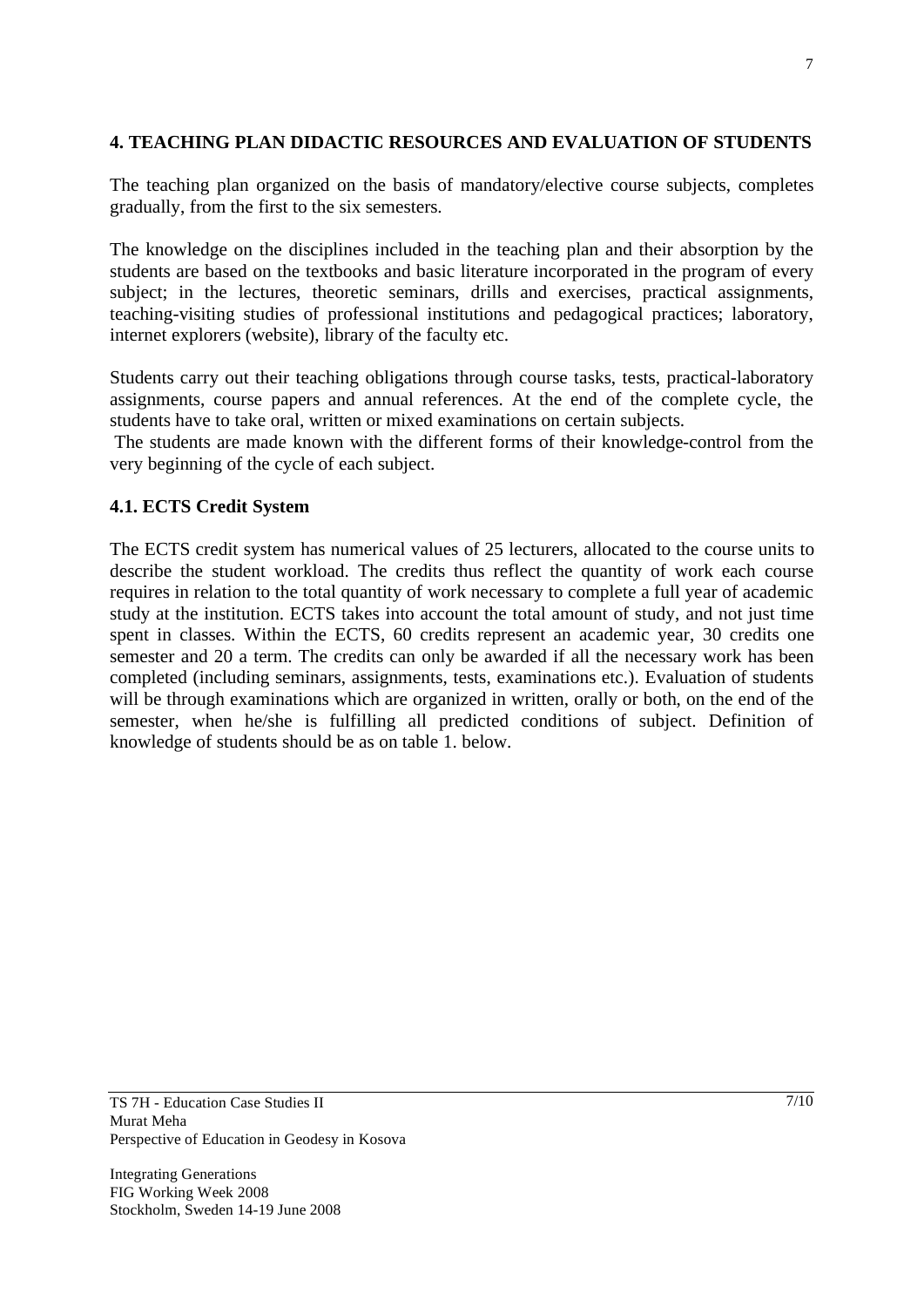| Table 1.                           |                                                                                             |                                  |
|------------------------------------|---------------------------------------------------------------------------------------------|----------------------------------|
| Definition of knowledge of student |                                                                                             | <b>Evaluation</b><br>of students |
| <b>Excellent:</b>                  | outstanding performance with no<br>errors or only minor errors.                             | 10                               |
| <b>Very Good:</b>                  | above the average standard but with<br>some errors.                                         | 9                                |
| Good:                              | generally sound work with a<br>number of notable errors.                                    | 8                                |
|                                    | <b>Satisfactory:</b> Student's knowledge is fair but with<br>significant shortcomings.      | 7                                |
| <b>Sufficient:</b>                 | student meets the minimum criteria<br>of performance to gain positive<br>note-to pass exam. | 6                                |
| Fail:                              | no sufficient knowledge of student<br>on work required.                                     |                                  |

Good and excellent students have got finance (scholarship) from the University of Prishtina. This stimulation has to raise the quality of studying and gives the chance for good students to study.

#### **5. CURRICULAS IN THE DEPARTMENT OF GEODESY**

Looking on chapter 1 of this article it is so clear that generally cadastre and land administration in Kosova is not in a good shape. Important direction for the future education in geodesy and land administration in Kosova needs to follow UN/ECE WPLA, 1996. Therefore as approximate definition should be "Land administration is the process of determining, recording and disseminating information about ownership, value and use of land, when implementing Land Management Policies".

Future education in geodesy and cadastre especially in next two study steps (Master and PhD) is an activity with both aspects: scientific aspects and professional aspects. In our circumstances Geodesy and Cadastre are in combination with IT creating offer to good approaches for the next generation of the digital data of the land information system. The land Information System in Kosova is based on Cadastral Information system combined by textual and graphical part through GIS. The same system is in place and usable from cadastral institutions. From the point of view of assessment in a geodetic survey course, however, it is still better to concentrate on building students' understanding of the core of geodesy.

Facing with different challenges on cadastral offices with cadastral records, on the field with a new situation and with different technology we are in difficult position which way to promote learning and education in geodesy and cadastre. Above factors we will add struggle between old and new ages that is very much divided especially regarding using new technology. It seems to be easy to change technology than mentality (human brain). This was very

 $8/10$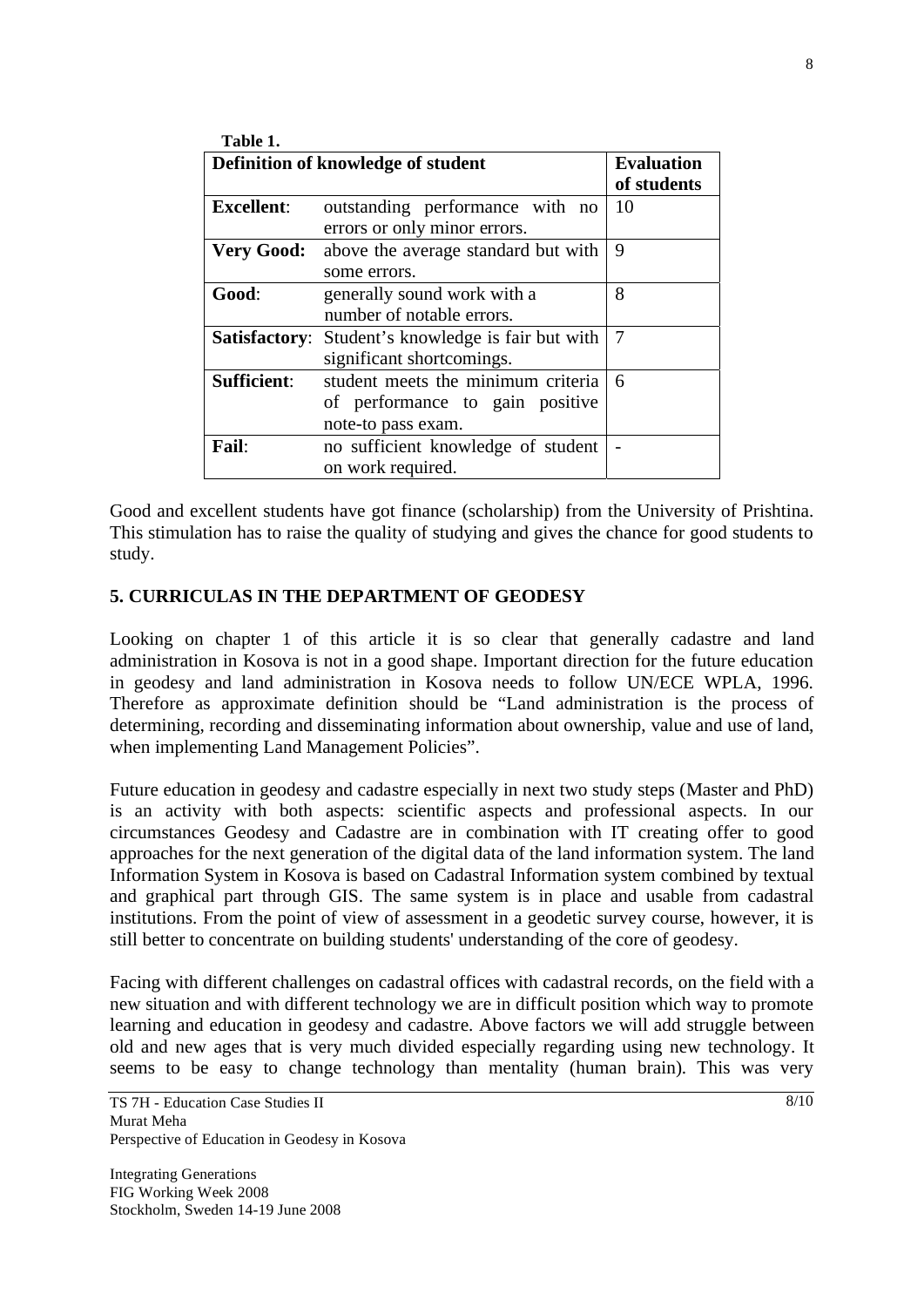interesting in period 2000-2004. This century is with many challenges as Prof. Enemark 2006 describes "Engineering in the  $21<sup>st</sup>$  century faces several challenges: firstly, it is oriented towards global markets and products; secondly, the underlying knowledge quickly becomes obsolete; thirdly, it must operate within an increasingly stressed natural and social environment"

We had not owned curricula's from previous studies in this field, but Department of Geodesy in the Faculty have mostly been influenced by the university curricula from region than Central and Western Europe where the position of surveyors in their society is similar like in Albania, Macedonia, Croatia, Austria, Germany, Switzerland etc. This is on the way of reforms and affirmations of Department of Geodesy to Geodesy and Geoinformatics taking into account the most recent trends of education

First graduated Bachelor in Department of Geodesy was in the beginning of July 2007.

## **6. CONCLUSIONS**

Analyzing current situation of education in Geodesy in Kosova, and future of Geodesy and Geoinformatics development possibilities, prioritization of curricula's will be on following steps:

- using proper professional technology;
- fulfill requirements specially of cadastre and land administration of country's economy;
- get technical knowledge and good interpretation of laws into the profession.
- get experiences from abroad known institutes and Universities in teaching and learning;

Than practice as a part of curricula can be done at public institutions, at municipal level and at private sector or companies. There is need to have more efficient and effective geodetic engineers of geodesy in service delivery, using proper technology and good interpretation of laws related to cadastre and generally in Land Administration. The important objective of the cooperation and coordination with other universities is to exchange good professional practices between similar departments and to follow the best way of an efficient land administration. This should support country on efficient real property market, economic growth, democratic and sustainable development.

## **REFERENCES**

- 1. **Beqiri E. 2003:** Reforming the study programs and curricula at the University of Prishtina from the perspective of the provisions of the Bologna declaration, A case study (December-January, 2002-2003) Bucharest.
- 2. **Bogdanovic, B. 1989:** Agrarian operations, Naucna knjiga, (in Serbian) Beograd p 8-15.
- 3. **Enemark, S. Kolmos A. Moesby, E. 2006.** Engineering Education and Active Students. SEFI 34<sup>th</sup> Annual Conference, June 28 -July 01, 2006, Uppsala, Sweden.